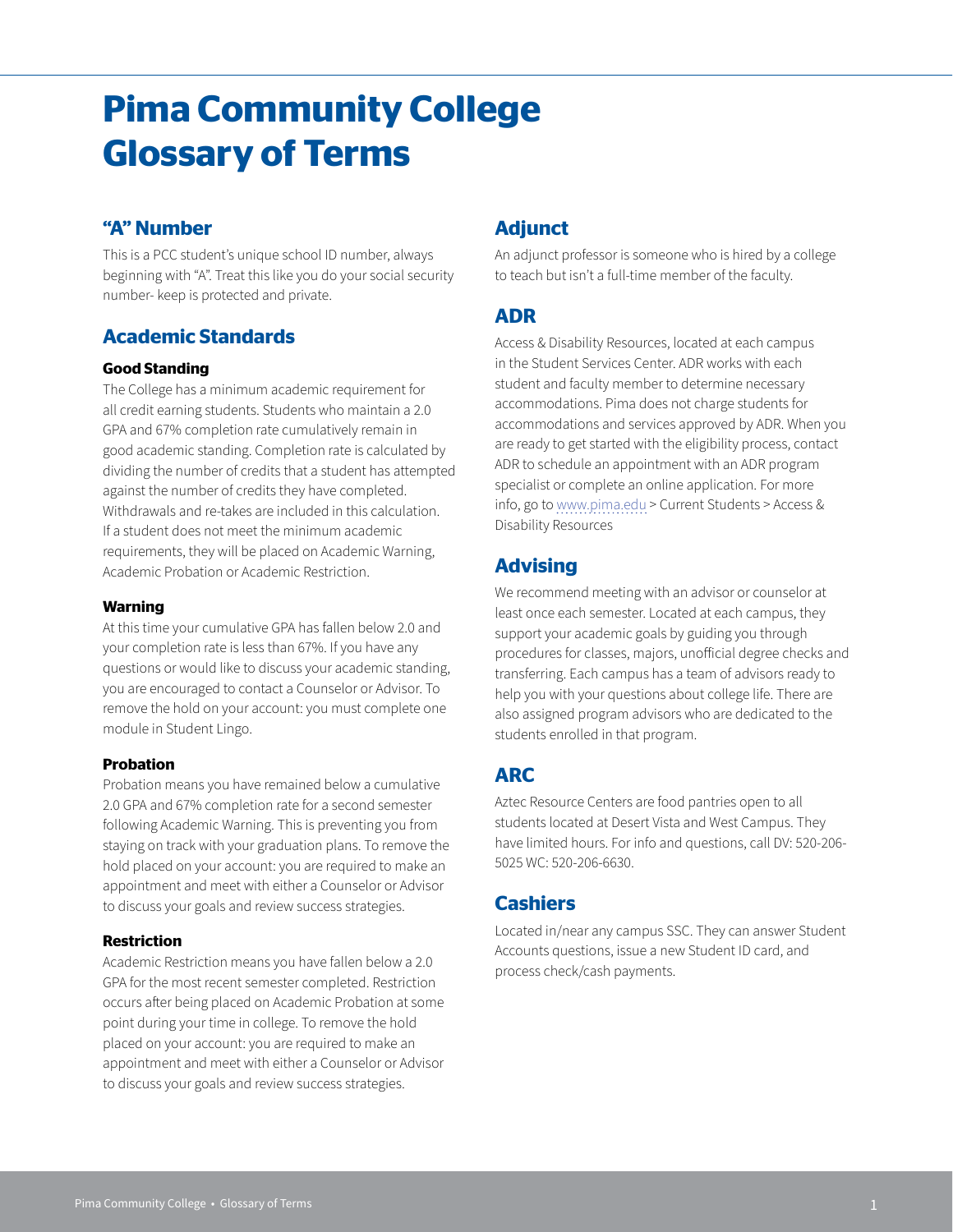# **Computer Commons**

All campuses have computing commons that students can use for word processing, to check e-mail, login into MyPima and conduct research online. Additional, discipline-specific labs may also be available to students taking specific coursework. All computer commons have PCs and printers, Microsoft Office, JAWS, ZoomText, FSReader, and Read & Write. Some campuses offer additional hardware or software.

# **Co-requisite**

Co-requisites are courses that are taken simultaneously with other courses. Example: MAT092S is a co-requisite for MAT 142

# **Counseling**

Counselors additionally assist with general college procedures, student success skills, career exploration and personal concerns and crises.

## **Credit Hour**

In college, credits has a specific meaning: one credit hour is one clock hour per week in class.

# **CRN**

Course Registration Number. This is the unique number required to sign up for a specific section (unique days, times, campus, instructor) of a course. You find this info on the Class Schedule. Example:

- (CRN 54321) STU 100, section 1: MWF at 8am-10am on West Campus
- (CRN 54322) STU 100, section 2: MWF at 3pm-5pm on West Campus
- (CRN 54323) STU 100, section 3: TR at 1-3pm on Desert Vista Campus

## **Drop/Add/Withdraw**

Be mindful that adding, dropping or withdrawing may affect financial Aid, veterans' benefits, international student status, academic standing and athletic eligibility.

#### **Adding**

The addition of a course to your schedule. After the registration deadline, you may still add a course if you fill out a Registration Form, obtain the instructor's signature, and return the form to any campus Student Services Center. You will be charged an additional fee if an added class includes a course fee, or you add a class after the refund deadline.

#### **Dropping**

You must drop a class before the official refund deadline. You will receive a refund and the class will be erased from your record. Current students can view course-specific drop/refund deadlines in MyPima on the Academics tab under My Schedule. After the refund deadline, you will not receive a refund and may be financially liable for tuition and fees. Pima reserves the right to drop unpaid registrations. Dropping unwanted classes remains the student's responsibility.

#### **Withdrawing**

Current students can view course-specific withdrawal deadlines in MyPima on the Academics tab under My Schedule. You will not receive a refund for a class from which you withdraw. You will receive a grade of "W" (official withdrawal) on your academic record. Withdrawing won't affect your GPA, but a "W" will remain on your permanent record. Withdrawing from a class may affect your Academic Standing or your Satisfactory Academic Progress. If you do not follow the withdrawal procedure, you may receive a failing grade.

## **Faculty Resource Center**

A common room at each campus hosting resources, college mailboxes, and meeting spaces for adjunct faculty office hours.

## **FERPA**

Pima Community College informs its students annually of the Family Educational Rights and Privacy Act of 1974. This act, with which the institution intends to fully comply, was designated to protect the privacy of educational records, to establish the right of students to inspect and review their education records, and to provide guidelines for the correction of inaccurate or misleading data through informal and formal hearings. Students who wish to grant the College permission to release certain information to a third party or who wish to withhold or release directory information must complete and submit the appropriate form. For more details and forms, go to <https://bit.ly/30ziI5Y>

## **Full Time Student**

A student is considered full-time when they enroll in 12+ credits per semester

# **FYE**

The First Year Experience Program at Pima Community college, hosting 7 different engagement opportunities oncampus and online for new Pima students within their first year (30 credits) at Pima.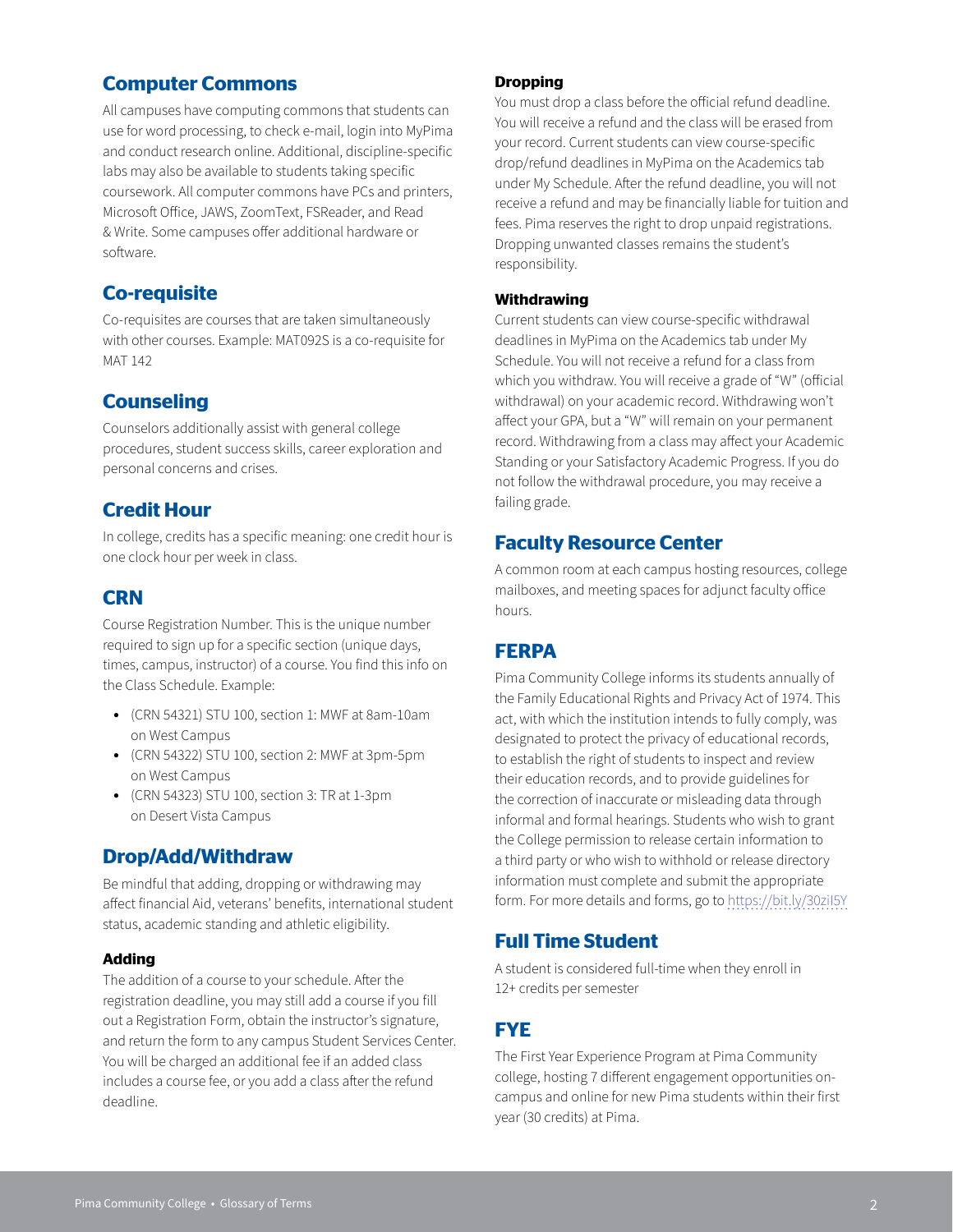# **Holds**

A Student Account hold may be placed on your account for several reasons: a past due balance from a current or previous term, multiple registration deletions for nonpayment, or an account that has been passed on to a collection agency. *You cannot register for a new term or receive academic transcripts until all past due balances have been paid in full.* To locate the hold on your account: Log in to your MyPima > At the bottom of the Quick Links Tab, click on the lower left side of the page > click on the bottom hyperlink that says ..more online student services > Student Records > View Holds

# **Honors**

To join the Honors Program , you must successfully complete HON 101: Honors Colloquium with a grade of B or better.Students do not need to take HON or HC classes to participate in the Honors Club or the honors societies Phi Theta Kappa (PTK) and National Society of Leadership and Success (NSLS.)

# **Library**

Each campus hosts a physical library where you can find a quiet spot to study and use your student ID card to checkout books (including some textbooks) magazines, videos, and games. Pima also offers a robust online library with search engines, e-books, online articles, and free images.

# **MyAccountManager**

Located online in a student's MyPima Account. This is where a student can pay their student account balance with debit or credit card, or setup a payment plan.

# **Part Time Student**

A student is considered part-time when they enroll in 6-11 credits per semester.

# **Pima ID Card**

This is a student's picture ID card with their photo and Pima A# on it. Get one made at any campus cashier's office. First one is free; replacements within 3 years are \$10. This card will help you access many college resources, like libraries, computer commons & labs, bookstore purchases, student services advising, and sporting/arts events at discount.

# **PimaConnect**

PimaConnect is available in MyPima, within the Students tab, to connect a student with their success network. The success network includes a students instructors, counselor or program advisor. A student may be contacted by someone from their success network about their class progress during the semester.

# **PimaOnline**

Pima's virtual classes, degrees, advising and student resources.

# **Pima Text Alerts**

PCC has activated the PCCAlert notification system to provide accurate information and guidance via text message and email to the PCC community about emergencies. Anyone can sign up for PCCAlerts (students, parents, employees, members of the community) by texting the word *alerts* to 79516

# **Placement & Testing Centers**

Located at each campus in the Student Services Centers. This is where students take their accuplacer placement tests and any other college-related exam.

# **Placement Process**

The college utilizes two processes to place students:

#### **Multiple Measures**

- If you have graduated from high school or earned your GED in the last three years, the college will utilize Multiple Measures for your initial placement.
- The college will utilize your high school transcript information and/or any test scores (GED, SAT, ACT, AzMERIT) to place you in Mathematics, Reading, and Writing. Please call a Pima Community College Advising Center to set up an appointment and plan to bring copies (unofficial is fine) of your documents to determine placement in math, reading, and writing. If the Multiple Measures placement level in any or all subjects is lower than you feel you are prepared for, an alternative is to prepare for and take the Accuplacer Placement Test(s). The college will use whichever method provides a higher placement.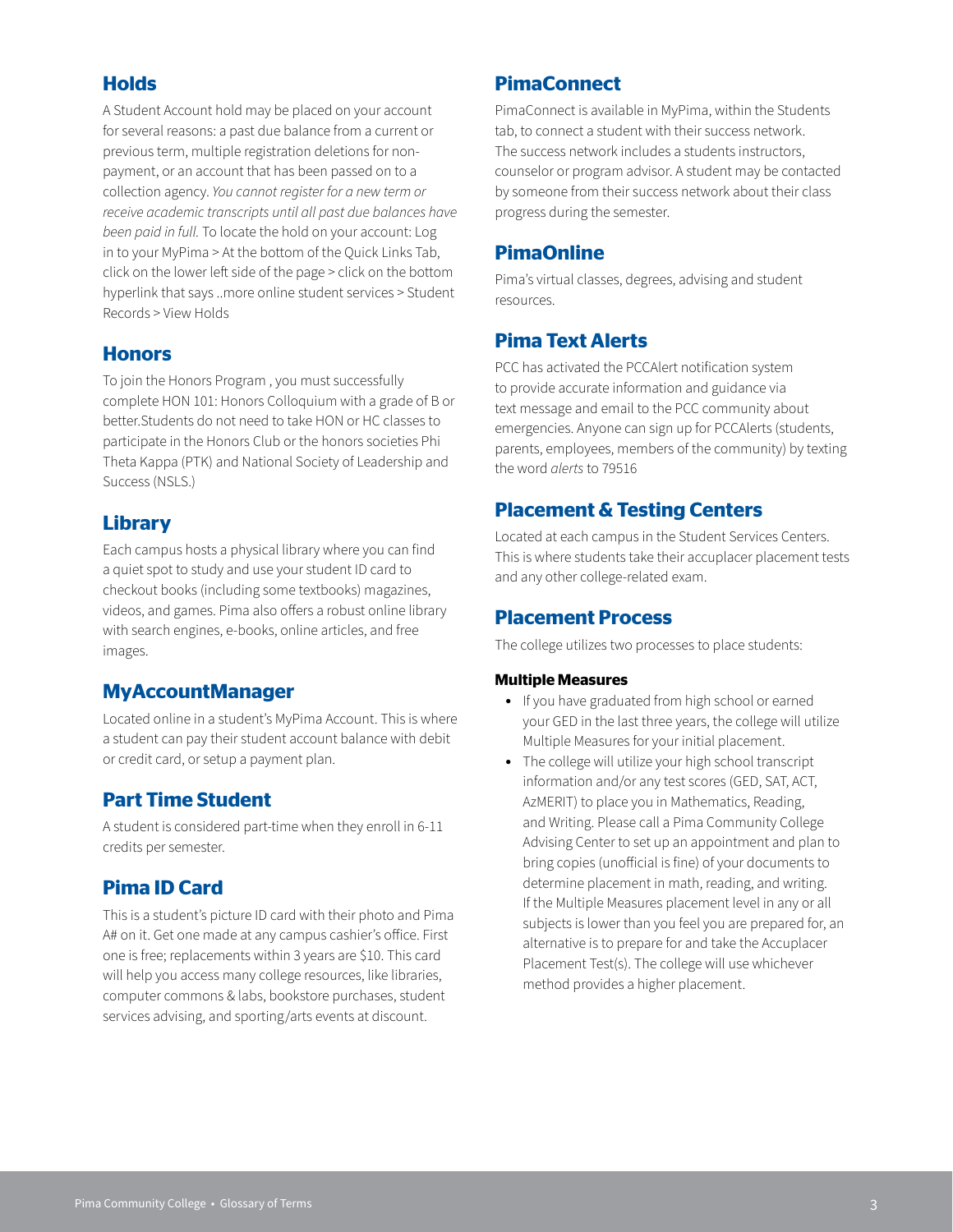#### **Accuplacer Placement Tests.**

• If you have not graduated from high school or earned your GED in the last three years, the college provides opportunities to practice and prepare for the Accuplacer Placement Tests. Students may also take these if they don't believe their placement from Multiple Measures is accurate.

#### **POS**

Program of Study. This is the "major" a student pursues for graduation.

#### **Prerequisite**

A course that is required to already be completed (grade earned) before you may enroll in the next course. Example: WRT 101 is a prerequisite to WRT 102. An instructor may withdraw a student who does not have the proper prerequisites for the class. Prerequisites may also be waived by the instructor.

#### **Program Pathway**

This is a semester-by-semester degree plan of courses outlined to take in sequential order for timely completion.

### **Program Advisor**

The assigned advisor to each of our "meta-majors" (collection of academic programs- or majors- that have related courses.)

#### **QLess**

A New Line Management System in the Student Services Center-designed for students to sign in to speak with an Academic Advisor, Program Advisor, Counselor and Financial Aid.

### **SAP**

Satisfactory Academic Progress (SAP.) Students receiving Financial Aid or Veterans Benefits must meet SAP standards to receive funding. For details about these standards, go to <https://bit.ly/2VDQzqQ>

#### **Section**

Some classes have multiple offerings on different dates, times and campuses. Each unique option is called a section. Example:

- STU 100, section 1: MWF at 8am-10am on West Campus
- STU 100, section 2: MWF at 3pm-5pm on West Campus
- STU 100, section 3: TR at 1-3pm on Desert Vista Campus

## **SSC**

Student Services Center. This is where you can receive academic advising, talk with a financial aid or veterans advisor, or meet with a counselor for career exploration or personal crisis management. Other departments in/near SSCs are cashiers, ADR, assessment & testing.

#### **Student Accounts**

The Pima department that manages your student account balance (including tuition, fees, overdue holds, etc.) Visit any campus cashier's office or email [Bursaronline@pima.](mailto:Bursaronline@pima.edu) [edu](mailto:Bursaronline@pima.edu) or call (520) 206-4574

#### **Student Code of Conduct**

Pima's outline of policies specifying behavior that is accepted or prohibited in the college as well as in any setting that is related to the school. It is the responsibility of each student to familiarize themself with these rules. To view, go to https://bit.ly/2K3YdJ9

### **Student Life**

Each campus hosts a student life office where students can get engaged in campus events, clubs, college-wide leadership events, and student government.

#### **Student Lingo**

An online account with nine choices of online modules helping students set and achieve goals about skills/ strategies they want to improve for their own success. Completion is required to remove an academic warning hold so they can register for classes.

#### **Syllabus**

An academic document that communicates information about a specific course and defines expectations and responsibilities. It is descriptive (unlike a general course outline). Essential components are: Instructor information, General course information, Course objectives, Course policies, Grading and evaluation, Learning resources, and the Course Calendar.

#### **Tech Corner**

Need help with your mobile devices (laptop, tablet, cell phone)? With PCC systems like MyPima or D2L? Tech Corner help desks are located at each campus, providing tech support for PCC students and employees for personal computer equipment. Services include hardware and software troubleshooting, malware removal, wifi setup, and more.